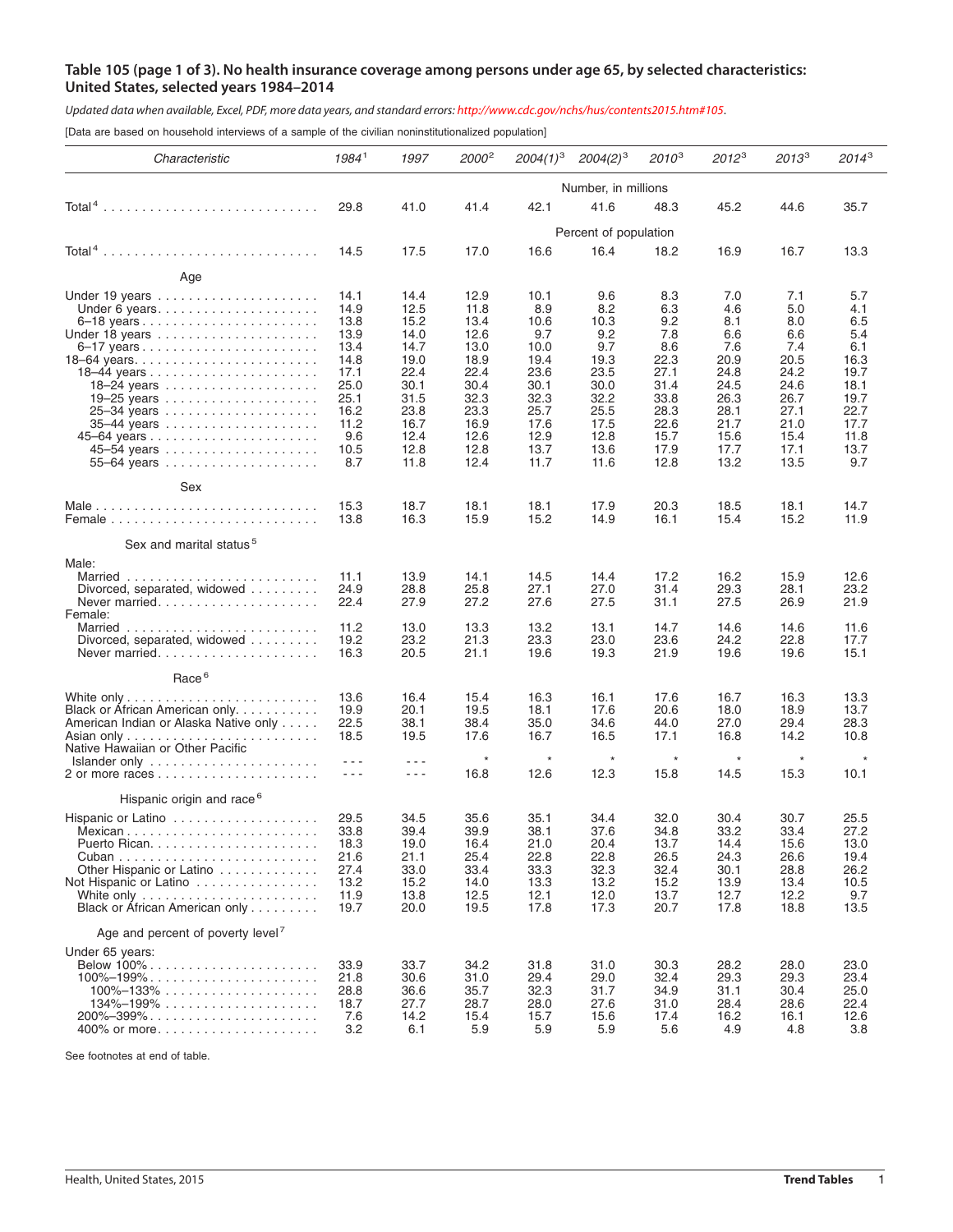## Table 105 (page 2 of 3). No health insurance coverage among persons under age 65, by selected characteristics: **United States, selected years 1984–2014**

Updated data when available, Excel, PDF, more data years, and standard errors: http://www.cdc.gov/nchs/hus/contents2015.htm#105.

[Data are based on household interviews of a sample of the civilian noninstitutionalized population]

| Characteristic                                                                                                                                                                                                        | 1984 <sup>1</sup>                                                                                                                                                                                                                                                                                                                                                                                                                                                                                                                                                                                                                                                                                                                                                                                     | 1997                                        | 2000 <sup>2</sup>                           | $2004(1)^3$                                 | $2004(2)^3$                                 | $2010^{3}$                                  | $2012^3$                                    | $2013^3$                                    | $2014^3$                                    |  |
|-----------------------------------------------------------------------------------------------------------------------------------------------------------------------------------------------------------------------|-------------------------------------------------------------------------------------------------------------------------------------------------------------------------------------------------------------------------------------------------------------------------------------------------------------------------------------------------------------------------------------------------------------------------------------------------------------------------------------------------------------------------------------------------------------------------------------------------------------------------------------------------------------------------------------------------------------------------------------------------------------------------------------------------------|---------------------------------------------|---------------------------------------------|---------------------------------------------|---------------------------------------------|---------------------------------------------|---------------------------------------------|---------------------------------------------|---------------------------------------------|--|
|                                                                                                                                                                                                                       | Percent of population                                                                                                                                                                                                                                                                                                                                                                                                                                                                                                                                                                                                                                                                                                                                                                                 |                                             |                                             |                                             |                                             |                                             |                                             |                                             |                                             |  |
| Under 19 years:<br>Below 100%.<br>$100\% - 199\% \ldots \ldots \ldots \ldots \ldots \ldots \ldots$<br>$100\% - 133\% \ldots \ldots \ldots \ldots \ldots \ldots$<br>$134\% - 199\%$<br>$200\% - 399\%$<br>400% or more | 29.0<br>18.0<br>24.4<br>14.9<br>5.1<br>1.8                                                                                                                                                                                                                                                                                                                                                                                                                                                                                                                                                                                                                                                                                                                                                            | 23.8<br>23.7<br>28.2<br>21.4<br>9.7<br>4.0  | 22.6<br>22.1<br>26.5<br>19.7<br>9.6<br>3.5  | 17.2<br>16.5<br>18.4<br>15.5<br>8.1<br>2.8  | 15.7<br>15.8<br>17.6<br>14.9<br>8.0<br>2.8  | 11.3<br>13.5<br>15.9<br>12.0<br>7.4<br>2.3  | 8.3<br>11.1<br>9.6<br>12.0<br>6.8<br>2.2    | 8.9<br>11.7<br>11.6<br>11.7<br>6.7<br>1.9   | 6.7<br>9.3<br>9.4<br>9.3<br>5.7<br>1.7      |  |
| Under 18 years:<br>Below 100% .<br>$100\% - 199\% \ldots \ldots \ldots \ldots \ldots \ldots \ldots \ldots$<br>$100\% - 133\% \ldots \ldots \ldots \ldots \ldots \ldots$<br>$134\% - 199\%$                            | 28.9<br>17.5<br>24.0<br>14.4<br>4.9<br>1.8                                                                                                                                                                                                                                                                                                                                                                                                                                                                                                                                                                                                                                                                                                                                                            | 23.2<br>23.2<br>28.1<br>20.7<br>9.4<br>3.9  | 22.0<br>21.7<br>26.4<br>19.1<br>9.3<br>3.3  | 16.5<br>15.8<br>17.9<br>14.7<br>7.7<br>2.6  | 15.0<br>15.1<br>17.1<br>14.1<br>7.6<br>2.6  | 10.6<br>12.7<br>15.1<br>11.3<br>7.0<br>2.1  | 7.6<br>10.4<br>9.0<br>11.3<br>6.7<br>2.1    | 8.2<br>11.1<br>11.2<br>11.1<br>6.3<br>1.8   | 6.4<br>8.7<br>8.9<br>8.5<br>5.5<br>$*1.6$   |  |
| $18-64$ years:<br>$100\% - 199\%$<br>$100\% - 133\%$<br>$134\% - 199\%$<br>$200\% - 399\% \ldots \ldots \ldots \ldots \ldots \ldots \ldots \ldots$<br>400% or more<br>Disability measure                              | 37.6<br>24.4<br>31.9<br>21.1<br>8.9<br>3.4                                                                                                                                                                                                                                                                                                                                                                                                                                                                                                                                                                                                                                                                                                                                                            | 41.2<br>34.7<br>41.7<br>31.5<br>16.4<br>6.7 | 42.4<br>36.4<br>41.7<br>34.0<br>18.2<br>6.6 | 41.4<br>36.7<br>40.4<br>35.0<br>19.1<br>6.8 | 41.0<br>36.5<br>40.0<br>34.8<br>19.1<br>6.8 | 42.7<br>42.1<br>45.7<br>40.3<br>21.3<br>6.5 | 40.5<br>38.6<br>42.2<br>36.5<br>19.8<br>5.6 | 40.0<br>37.8<br>40.4<br>36.4<br>19.7<br>5.6 | 32.9<br>30.5<br>33.9<br>28.7<br>15.3<br>4.3 |  |
| among adults 18-64 years <sup>8</sup><br>Any basic actions difficulty or complex<br>Any basic actions difficulty<br>Any complex activity limitation<br>No disability                                                  | $\frac{1}{2} \frac{1}{2} \frac{1}{2} \frac{1}{2} \frac{1}{2} \frac{1}{2} \frac{1}{2} \frac{1}{2} \frac{1}{2} \frac{1}{2} \frac{1}{2} \frac{1}{2} \frac{1}{2} \frac{1}{2} \frac{1}{2} \frac{1}{2} \frac{1}{2} \frac{1}{2} \frac{1}{2} \frac{1}{2} \frac{1}{2} \frac{1}{2} \frac{1}{2} \frac{1}{2} \frac{1}{2} \frac{1}{2} \frac{1}{2} \frac{1}{2} \frac{1}{2} \frac{1}{2} \frac{1}{2} \frac{$<br>$\frac{1}{2} \frac{1}{2} \frac{1}{2} \frac{1}{2} \frac{1}{2} \frac{1}{2} \frac{1}{2} \frac{1}{2} \frac{1}{2} \frac{1}{2} \frac{1}{2} \frac{1}{2} \frac{1}{2} \frac{1}{2} \frac{1}{2} \frac{1}{2} \frac{1}{2} \frac{1}{2} \frac{1}{2} \frac{1}{2} \frac{1}{2} \frac{1}{2} \frac{1}{2} \frac{1}{2} \frac{1}{2} \frac{1}{2} \frac{1}{2} \frac{1}{2} \frac{1}{2} \frac{1}{2} \frac{1}{2} \frac{$<br>$  -$ | 20.1<br>20.1<br>20.2<br>17.6                | 17.6<br>17.6<br>16.1<br>18.5                | 19.8<br>20.0<br>18.1<br>19.3                | 19.6<br>19.8<br>17.9<br>19.2                | 20.8<br>20.9<br>17.2<br>21.6                | 20.4<br>20.3<br>18.3<br>20.4                | 20.4<br>20.4<br>17.1<br>19.9                | 16.2<br>16.3<br>12.5<br>16.3                |  |
| Geographic region                                                                                                                                                                                                     | 10.2<br>11.3<br>17.7<br>18.2                                                                                                                                                                                                                                                                                                                                                                                                                                                                                                                                                                                                                                                                                                                                                                          | 13.5<br>13.2<br>20.9<br>20.6                | 12.2<br>12.3<br>20.5<br>20.7                | 11.9<br>12.6<br>20.2<br>19.1                | 11.8<br>12.4<br>19.9<br>18.9                | 12.4<br>14.1<br>21.9<br>20.6                | 11.5<br>13.6<br>20.3<br>19.0                | 11.2<br>13.1<br>19.9<br>18.9                | 9.3<br>10.3<br>16.9<br>13.3                 |  |
| Location of residence <sup>9</sup>                                                                                                                                                                                    | 13.6<br>16.6                                                                                                                                                                                                                                                                                                                                                                                                                                                                                                                                                                                                                                                                                                                                                                                          | 16.9<br>19.8                                | 16.6<br>18.6                                | 16.4<br>17.4                                | 16.2<br>17.2                                | 17.8<br>20.4                                | 16.4<br>19.9                                | 16.2<br>19.3                                | 13.0<br>15.2                                |  |

See footnotes at end of table.